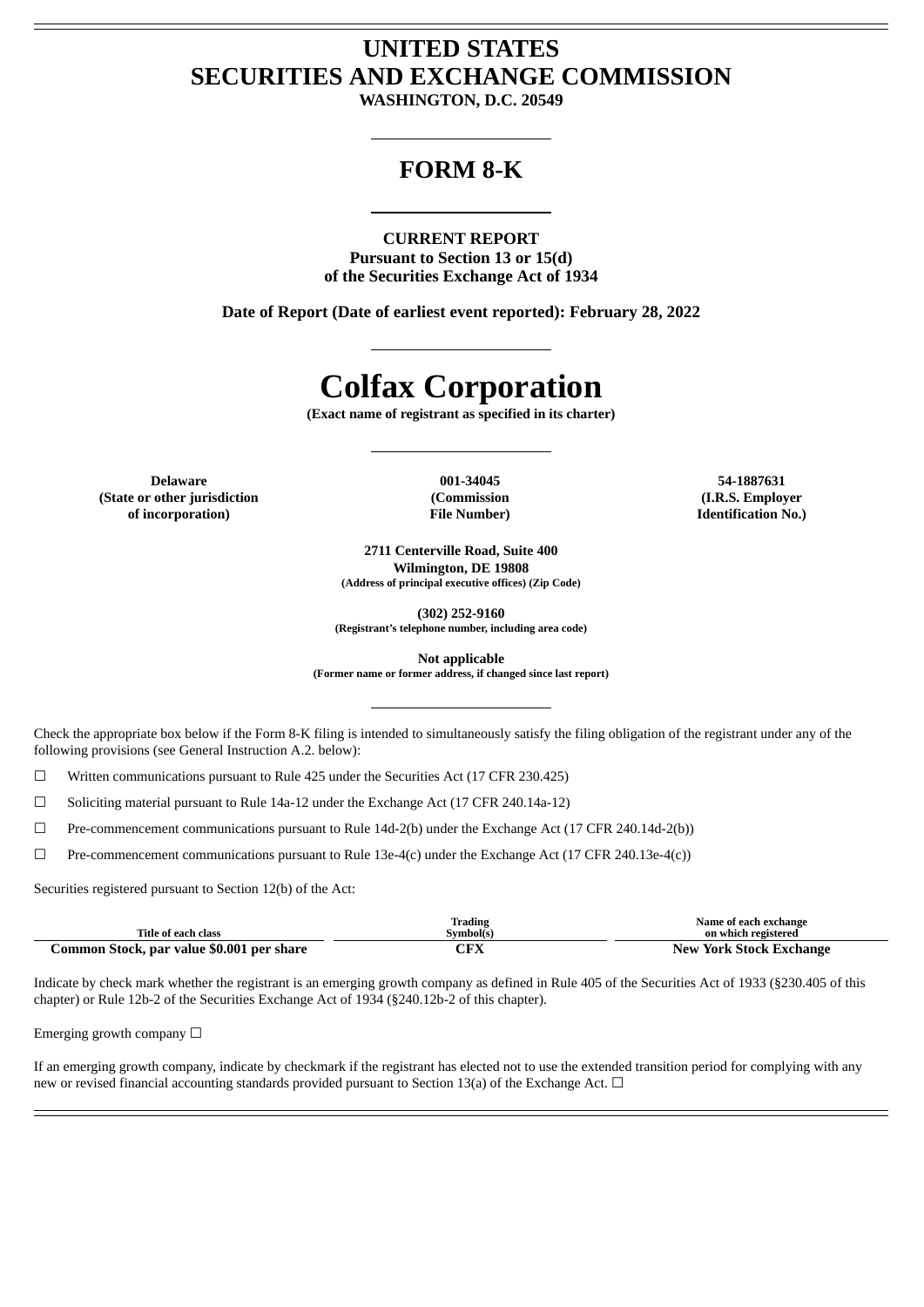#### **Item 5.07 Submission of Matters to a Vote of Security Holders.**

On February 28, 2022, Colfax Corporation (the "Company") held a special meeting of stockholders (the "Special Meeting"). At the Special Meeting, the Company's stockholders voted on two proposals described in the Company's definitive Proxy Statement on Schedule 14A filed with the U.S. Securities and Exchange Commission on January 18, 2022. The final voting results are as follows:

#### *Proposal No. 1 – Reverse Stock Split and Authorized Share Reduction*

The Company's stockholders voted upon and approved three alternative amendments to the Company's Amended and Restated Certificate of Incorporation to effect (i) a reverse stock split of the Company's common stock, at one of three reverse stock split ratios, one-for-two, one-for-three or one-for-four, with an exact ratio to be determined by the Company's board of directors at a later date from the three designated alternatives and (ii) if and when the reverse stock split is effected, a corresponding reduction in the number of authorized shares of the Company's common stock by the selected reverse stock split ratio.

| Votes<br>Last For | <b>Votes Cast Against</b> | Abstentions<br>. |
|-------------------|---------------------------|------------------|
| 785 300<br>44     | . 27<br>.418<br><b>LU</b> | 25.22<br>35.33   |

#### *Proposal No. 2 – Adjournment of Special Meeting*

The Company's stockholders voted upon and approved a proposal to one or more adjournments of the Special Meeting, if necessary, to solicit additional proxies in the event there are not sufficient votes at the time of the Special Meeting to approve Proposal No. 1.

| <b>Votes C</b><br>. Cast For                                                    | Votes<br>Agains<br>∴ast                          | Abstentions               |
|---------------------------------------------------------------------------------|--------------------------------------------------|---------------------------|
| מדר חדר<br>101<br>.<br><u>.</u><br>--<br>. .<br>the contract of the contract of | 10.000<br>-571<br>2.3Z0<br>---<br>$ -$<br>$\sim$ | 36.558<br>$\,   -$<br>- - |